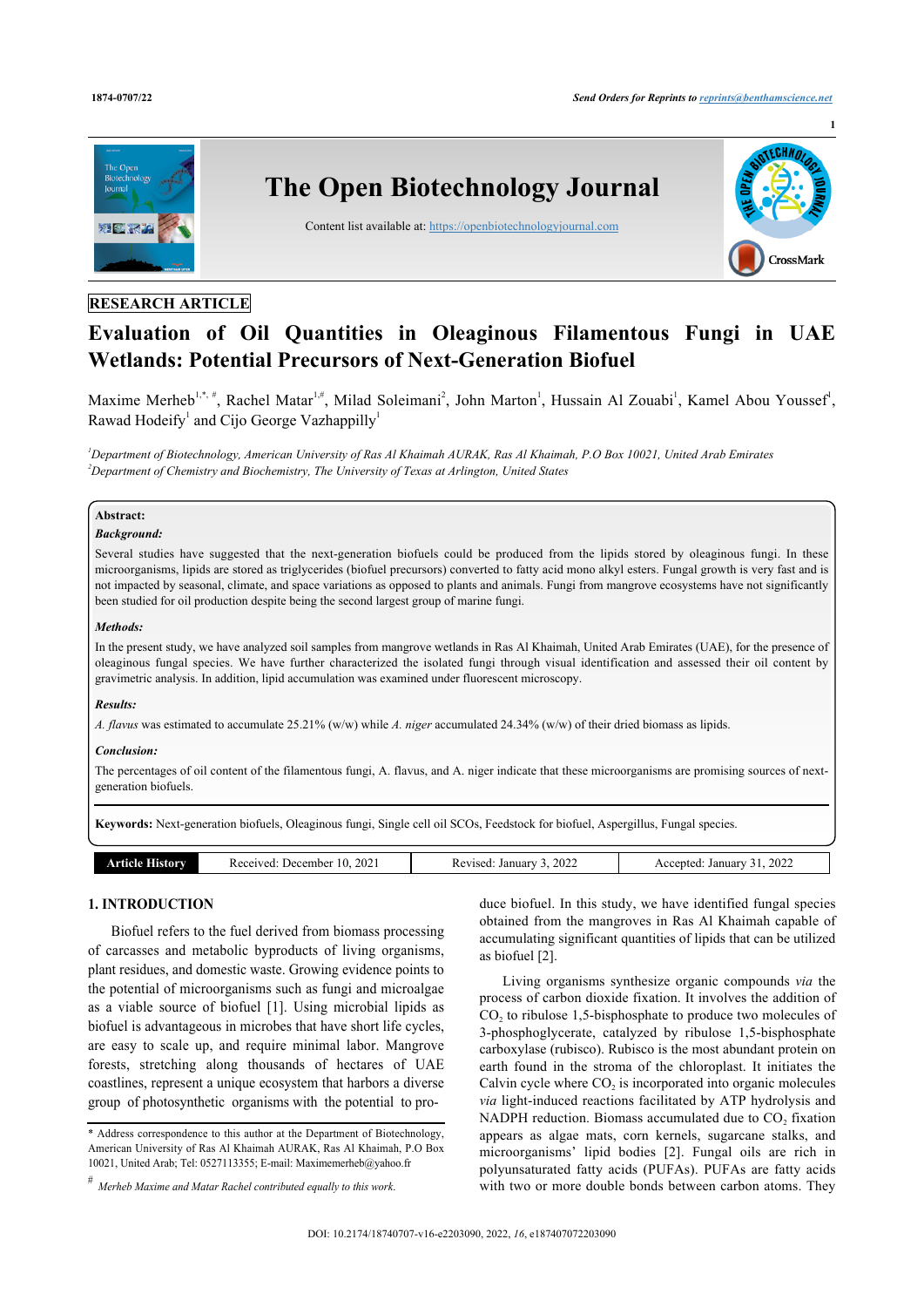can be classified as ω (omega)-3, ω-6, ω-7, and ω-9 based on the location of their terminal double bonds. The biosynthesis of PUFAs involves polymerization of malonyl-CoA and acetyl-CoA to form fatty acids with as many as 22 carbon atoms such as docosahexaenoic acid. The pathway is catalyzed by several enzymes, including malic enzyme, acetyl-CoA carboxylase, adenosine monophosphate deaminase, and ATP-citrate lyase [[2](#page-3-1)]. Oleaginous fungi possessing ATP-citrate lyase accumulate more lipids than those without the enzyme. Less than 50 fungal species can accumulate more than 25% of their biomass as lipids. Lipid accumulation is induced by surplus carbon and the lack of an essential nutrient (usually nitrogen) in the medium [[3](#page-3-2)]. The absence of nitrogen prompts the accumulation of citrate, which is transported into the mitochondria in exchange for malate. The malate converts into pyruvate to generate NADPH used in fatty acid biosynthesis[[4](#page-3-3)].

Although the first, second, and third generations of biofuels are available in the market, these biofuels have environmental and economic disadvantages. The first and second generations of biofuels involved the production of bioethanol. The first generation of biofuels threatens the food chain, lowers the soil quality, and reduces water availability for agriculture [[5\]](#page-3-4). The second generation of biofuels presents a logistical, technological, and financial burden because of the required breakdown of resistant substances such as lignin [\[6\]](#page-3-5). The third generation of biofuels is derived from algae and represents a suitable source of biofuel due to their high lipid content and high productivity[[2](#page-3-1)]. However, needed pretreatment in this biofuel category involves steps with high energy demands and the use of expensive chemicals that need to be curtailed to reduce the cost [[7](#page-3-6)].

Microorganisms such as bacteria, fungi, and micro-algae that can produce and accumulate lipids are known as oleaginous microorganisms. Several studies have suggested that the next-generation biofuels could be made from the lipids stored by these microorganisms [[8](#page-3-7), [9\]](#page-3-8). Microbes store lipids as triglycerides (biofuel precursors) which are converted to fatty acid mono alkyl esters. Fungi are known to be capable of accumulating the most lipids among microbes. Lipid production can be maximized in oleaginous fungi by optimizing growth conditions and/or mutating enzymes involved in lipid synthesis[[8](#page-3-7), [9](#page-3-8)].

Fungi from mangrove ecosystems have not significantly been studied for SCOs production despite being the second largest group of marine fungi. In the present study, we have analyzed soil samples from the mangrove wetlands in Ras Al Khaimah, UAE, for the presence of oleaginous fungal species. We have further characterized the isolated fungi through visual identification and assessed their SCOs content by gravimetric analysis. In addition, lipid accumulation was examined under fluorescent microscopy.

### **2. MATERIALS AND METHODS**

#### **2.1. Sampling**

Soil samples were collected with a spatula from different points nearby the plant roots (rhizosphere). In addition, random samples of soils were collected from the surface. The samples were obtained from an area (latitude: 25.77176; longitude: 55.943788) adjoining the Police Officers Club in the

mangroves of Ras Al Khaimah.

#### **2.2. Isolation of Fungi**

Approximately 1 g of each soil sample was dissolved in 50 ml of Czapek Dox broth (bioWORLD) and incubated on a rotary shaker (180 rpm) for 72 hours at 28°C. Then 1 ml of the broth soil culture was plated on Czapek Dox agar (bioWORLD). Czapek Dox broth: (g/l), 30.0 sucrose, 3.0 NaNO3, 1.0 K2HPO4, 0.5 MgSO4.7H2O, 0.5 KCl,0.01 of ferrous sulfate supplemented with 15 g L-1 of NaCl, 6.7 mg /l of ZnSO4.7H2O and 1 mg/l, Co(NO3)2.6H2O [\[10](#page-3-9)].

#### **2.3. Cultures to Screen Lipid Producing Fungal Isolates**

The strains of interest cultured in Czapek Dox agar petri dishes were reinoculated in a lipid fermentation medium (Sigma-Aldrich®, Merck & Co, Scharlau and Himedia), mixed properly in a vortex mixer, and allowed to stand. After one hour, the broth cultures were plated on lipid fermentation agar plates (Sigma-Aldrich®, Merck & Co, Scharlau and Himedia) and kept at RT for five days. Morphologically distinct fungal colonies were identified and cultured in a one liter broth culture with a lipid fermentation medium. Lipid fermentation medium: (g/l), 30.0 glucose, 1.5 yeast extract, 15.0 NaCl, 0.5 NH4Cl, 5.0 Na2HPO4,12H2O, 7.0 KH2PO4, 1.5 MgSO4.7H2O, 0.1 CaCl2.2H2O, 0.01 ZnSO4.7H2O, 0.08 FeCl3.6H2O, 0.1 CuSO4.5H2O, and in mg/l, 0.1 Co(NO3)2.6H2O, 0.1 MnSO4.5H2O and pH adjusted to 5.5 [\[10](#page-3-9)].

#### **2.4. Fluorescent Microscopic Examination of Lipid Accumulation**

The fungal cultures were prefixed, harvested, and washed to visualize the lipid bodies (LBs) under the microscope. First, 1.34 ml of 4.8% formaldehyde (Merck & Co) containing 50 mM potassium phosphate buffer (Sigma-Aldrich®) [pH 6.8] and 0.5 mM MgCl2 (Scott science) (a.k.a. the formaldehyde stock solution) was used to prefix 10 ml of the culture. The culture was incubated on a rotary shaker (WiseShake®) (250 rpm) for 1 hour at 28°C. Second, the prefixed cells were harvested and resuspended to an OD600 (Labomed Inc) of 2.5 in the formaldehyde stock solution, followed by a 5-hour incubation at room temperature. Finally, the harvested cells were washed twice with 50 mM potassium phosphate buffer [pH 6.8]. To store the cells, we kept them in 100 mM potassium phosphate buffer [pH 7.5] at an OD600 of 2.5 at 4°C. Finally, each fungal culture was stained with the Nile red (TCI, Tokyo chemical industry) (9-diethylamino-5*H*benzo[ $\alpha$ ]phenoxazine-5-one) dissolved in acetone (Merck & Co) at 0.1 mg/ml and observed under an Optika® fluorescence microscope to visualize the lipid bodies [[10\]](#page-3-9).

#### **2.5. Extraction and Quantitative Estimations of Lipids**

The harvested and washed cell mass was freeze-dried and disrupted using liquid nitrogen, and the dried biomass was finely crushed with 10 ml of methanol (Fisher chemical) in a chilled mortar and pestle. The dry weight (g) of crushed biomass was measured using the gravimetric analysis method to measure the biomass weight. The resulting homogenate obtained by crushing the biomass was processed in a glass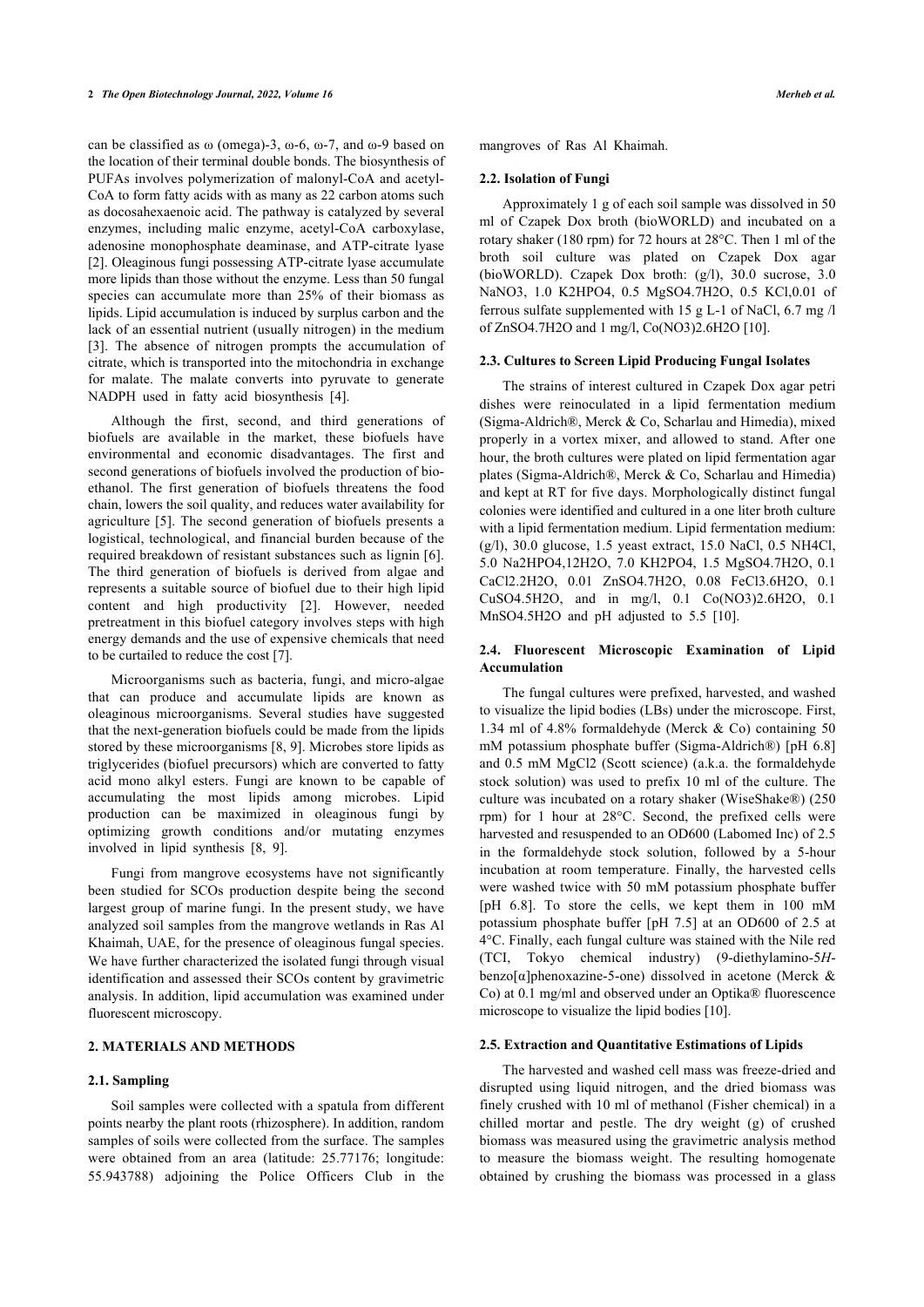stoppered flask as follows [[11\]](#page-3-10):

20 ml of chloroform (Fisher chemical) was added to the 10 ml methanol homogenate to obtain a 2:1 (v/v) ratio of chloroform/methanol, and the suspension was stirred for 1 hour on a flat-bed stirrer at room temperature. The suspension was filtered through a sintered glass funnel and washed with 10 ml of 2:1 (v/v) chloroform/methanol. After filtration, 10 ml of 0.034% MgCl2 was added to the suspension in a 250 ml glass beaker, and the suspension was stirred for 10 minutes. In the next step, the suspension was centrifuged using a table-top centrifuge (Hettich) in glass vials at 3000 rpm for 5 min. The upper aqueous layer was formed as the centrifugation result was discarded, and the organic phase was washed with 10 ml of 4:1 (v/v) 2N KCl/methanol (KCl from Daejung chemicals). This step was repeated, but this time, the organic phase was washed with 10 ml of artificial upper phase (*i.e*., chloroform/methanol/water in a 3:48:47 ratio per volume). The suspension was subjected to the third round of centrifugation at 3000 rpm for 5 minutes. The aqueous and the protein layers at the phase boundary were discarded by aspiration. The organic phase was washed (as in the previous step) with an artificial upper phase until a clear phase boundary was obtained. The organic phase was transferred to a round-bottom flask of a rotary evaporator (Buchi), and the solvent was evaporated at 55°C. The weight of the extracted oil was measured, and the oil percentage in the dry biomass was calculated.

## **3. RESULTS AND DISCUSSION**

<span id="page-2-2"></span><span id="page-2-0"></span>The visual identification of the fungal cultures revealed that the species in our study were filamentous fungi, namely *Aspergillus flavus (A. flavus)* and *Aspergillus niger (A. niger)*. *A. flavus* appeared as dark green colonies bound by a white ring (Fig. **[1](#page-2-0)**). *A. niger* had a starkly different appearance, with a dark brown lawn covering the entire surface of the medium (Fig. **[2](#page-2-1)**).



<span id="page-2-1"></span>**Fig. (1).** *Aspergillus flavus*.



**Fig. (2).** *Aspergillus niger*.

Extraction and gravimetric determination of lipid bodies indicated that *A. flavus* and *A. niger* yielded reasonable amounts of lipid bodies. *A. flavus* was estimated to accumulate 25.21% (w/w) while *A. niger* accumulated 24.34% (w/w) of their dried biomass as lipids.

A carbon-rich low-nitrogen lipid fermentation medium was used for fungal isolatesto trigger lipid accumulation. The lipid contents observed for *A. flavus* and *A. niger* were above 20%, therefore, within the average range of lipid content for oleaginous fungi. As shown in Fig. (**[3](#page-2-2)**), in which *Aspergillus flavus* was stained with Nile red and visualized by fluorescence microscopy, lipid bodies (LBs) appeared as bright green spots. This observation demonstrated the promising potential of the fungal species under investigation for biofuel production. Other studies have revealed that some *Aspergillus* species can accumulate up to  $51\%$  (w/w) of their cell mass as lipids [[10](#page-3-9)]. This level of lipid production may be achieved by optimizing the cultivation time, composition, and initial pH of the lipid fermentation media.



**Fig. (3).** *Aspergillus flavus* stained with the Nile red and visualized by fluorescence microscopy. Lipid bodies (LBs) appeared as bright green spots.